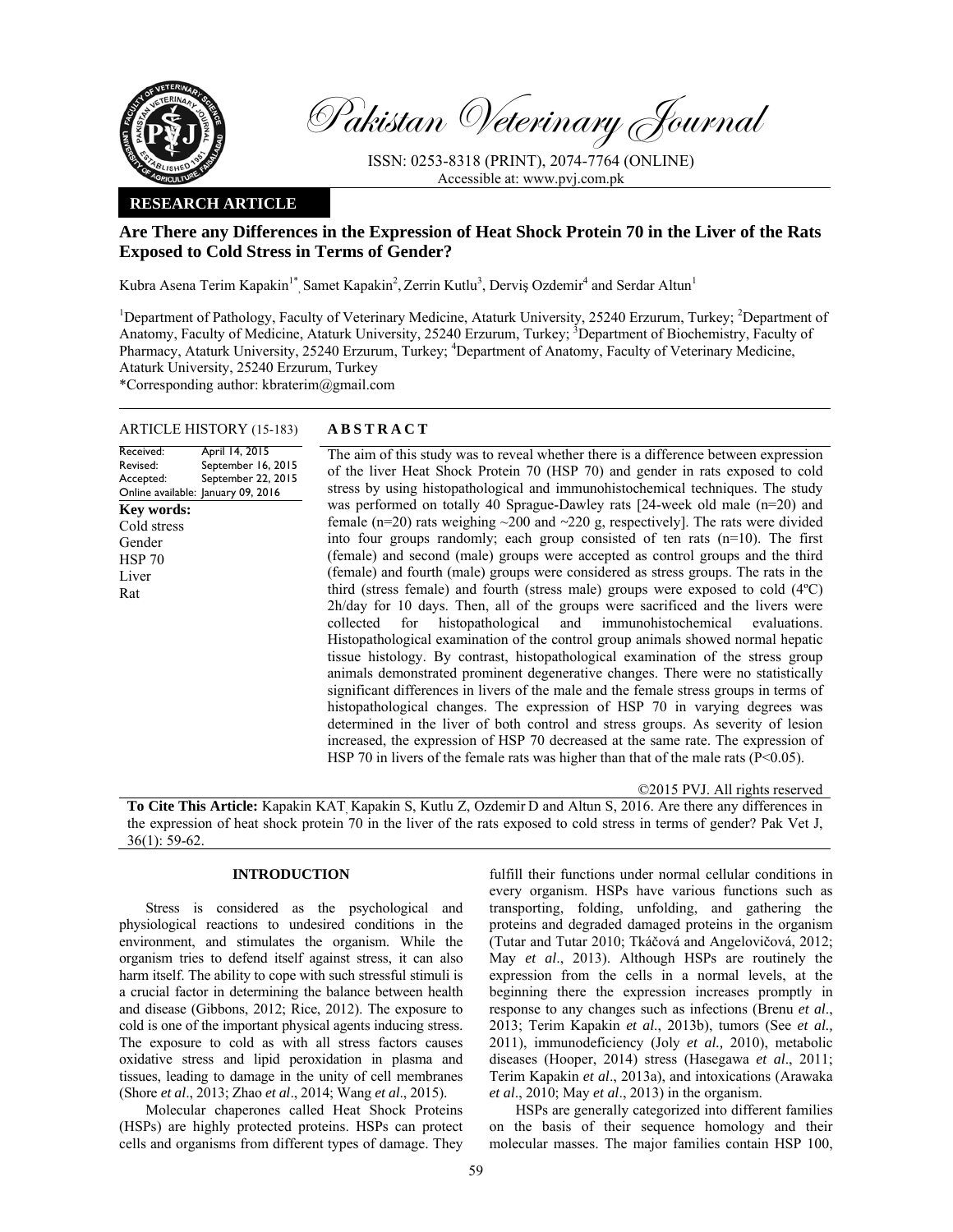HSP 90, HSP 70, HSP 60, HSP 40, and the small HSPs (Tutar and Tutar, 2010; Tkáčová and Angelovičová, 2012).

The HSP 70 is the most protected and the most important constituent of the HSPs when comparing with the others. Also, it is known to be in communication with other HSPs with regard to their functions and release (Tkáčová and Angelovičová, 2012). When cells are exposed to any types of stress, these proteins are expressed at high level in the beginning of the stress. As time goes by, the expression of the HSP 70 is decreased in the prolonged stress situation. Cell damage is observed as a result of this condition (Li *et al*., 2011; May *et al*., 2013; Terim Kapakin *et al.,* 2013a; Terim Kapakin *et al*., 2013b; Pons *et al*., 2013).

So far the investigators have shown that exposure to cold stress have destructive effects on tissues such as adrenal gland (Ferreira *et al.,* 2011), liver (Imamura *et al*., 1997; Kukan *et al.,* 1997; Ateş *et al.,* 2006), heart (Daud *et al.,* 2009; Meneghini *et al.,* 2009), skeletal muscle, and adipose tissues (Davidovic *et al*., 1999).

Recent studies have focused on the expression of HSPs in response to damaged tissues resulted from different causes such as hypertension (Pons *et al.,* 2013), tumors (See *et al.,* 2011), metabolic diseases (Hooper, 2014), heat stress (Terim Kapakin *et al.,* 2013a; Zhao *et al.,* 2014), and intoxication (May *et al.,* 2013).

There are a limited number of studies on relationship between the expression of HSPs in different tissues such as heart and kidney and gender in the rats exposed to cold stress (Voss *et al.,* 2003; Fekete *et al.,* 2006; Shinohara *et al.,* 2013). To the best out of best knowledge, there is no study showing a relationship between expression of HSPs in the liver and gender in the rats exposed to cold stress.

This study was undertaken to reveal whether there is a difference in the expression of HSP 70 in livers of the rats exposed to cold stress in terms of gender by using histopathological and immunohistochemical techniques.

#### **MATERIALS AND METHODS**

**Animals and experimental design:** The study was carried out on totally 40 Sprague-Dawley rats [24-week old male (n=20) and female (n=20) rats weighing  $\sim$ 200 and *~*220 g, respectively]. The animals were kept for 7 days prior to the experiment in order to acclimatize. Rats were divided into four groups randomly; each group consisted of ten rats (n=10). The first (female) and second (male) groups were accepted as control groups and the third (female) and fourth (male) groups were considered as stress groups. The rats in the third (stress female) and fourth (stress male) groups were exposed to cold (4ºC) 2h/day for 10 days. Then, all groups were sacrificed and livers were collected for histopathological and immunohistochemical evaluations. This study was approved by the ethics committee of Ataturk University Health Sciences Institute (Decision No: 2009/10/112).

**Histopathology:** The livers were fixed in 10% buffered formalin and routinely processed for histological examination by embedding in paraffin wax. Tissue sections were cut 4  $\mu$ m in thickness, and stained by the Hematoxylin-Eosin (HE), the Periodic-Acid Schiff (PAS) and the Masson's trichrome (MTC) for observation under the light microscope (Presnell and Schreibman, 1997).

**HSP 70 immunohistochemistry stain:** Four µm sections from all the tissue samples were cut and processed for immunohistochemical examination by a standard avidinbiotin-peroxidase method as described by the producer. Mouse monoclonal antibodies that react with human HSP 70 (Clone: BRM-22, Sigma, St. Louis, MO, USA) were used at dilution of 1:500 for 60 minutes. Negative control tissue sections were incubated with normal mouse serum.

**Image analysis:** Tissue section was evaluated by high power light microscopic examination Olympus Bx52 with DP72 camera system. All immunohistochemically stained section were explored with an image processing system (Olympus, DP2-BSW). For each specimen, HSP 70 and PAS stains were examined in 10 randomly selected areas of approximately X 40 objective. The scores were derived semiquantitatively using light microscopy on the preparations from each rats and were reported as follows: none:  $- (0)$ , mild + (1): moderate: ++ (2), severe: +++ (3), and very strong:  $+++$  (4).

**Statistical analysis:** The data were analyzed statistically using the Kruskal-Wallis Test of nonparametric tests. P<0.05 was accepted valuable statistically SPSS (1996).

## **RESULTS**

**Macroscopic findings:** No differences in macroscopic findings were observed in the livers of the rats in both the male and the female in control groups. The livers in both stress groups appeared to be quite swollen and hemorrhagic.

**Microscopic and immunohistochemical findings:** No differences in histopathological finding were observed in the livers in both control groups (Fig. 1a). Histopathological examination demonstrated that the hepatic cords were disorganized in rats exposed to cold stress. Remarkable degenerative changes were prominent in the hepatocytes. Also there was necrosis in some hepatocytes. In addition to these changes, inflammatory cells including lymphocytes and histiocytes were present in the perivascular, and periportal regions and parenchyma (Fig. 1b-c). Furthermore, proliferation of Kupffer cells and hyperplasia of bile ducts were observed. Statistically there was no significant difference in the livers of the male and the female rats in the stress groups in terms of histopathological changes.

Reduction of glycogen amount stored in hepatocytes (Fig.1d) was determined with PAS stain. As compared with the control groups, the amount of glycogen in hepatocytes was significantly reduced in both stress groups but there was no statistical significant difference between the female and the male stress groups.

The expression of HSP 70 in varying degrees was determined in the livers of both control (Fig. 2a-b) and stress groups (Fig. 2c-d). As severity of lesion increased, the expression of HSP 70 decreased at the same rate. There was no significant difference in the expression of HSP 70 of the male and the female rats in the control groups. But, in stress groups, HSP 70 in the expression in the female rats was higher than that in the male rats  $(P<0.05)$ .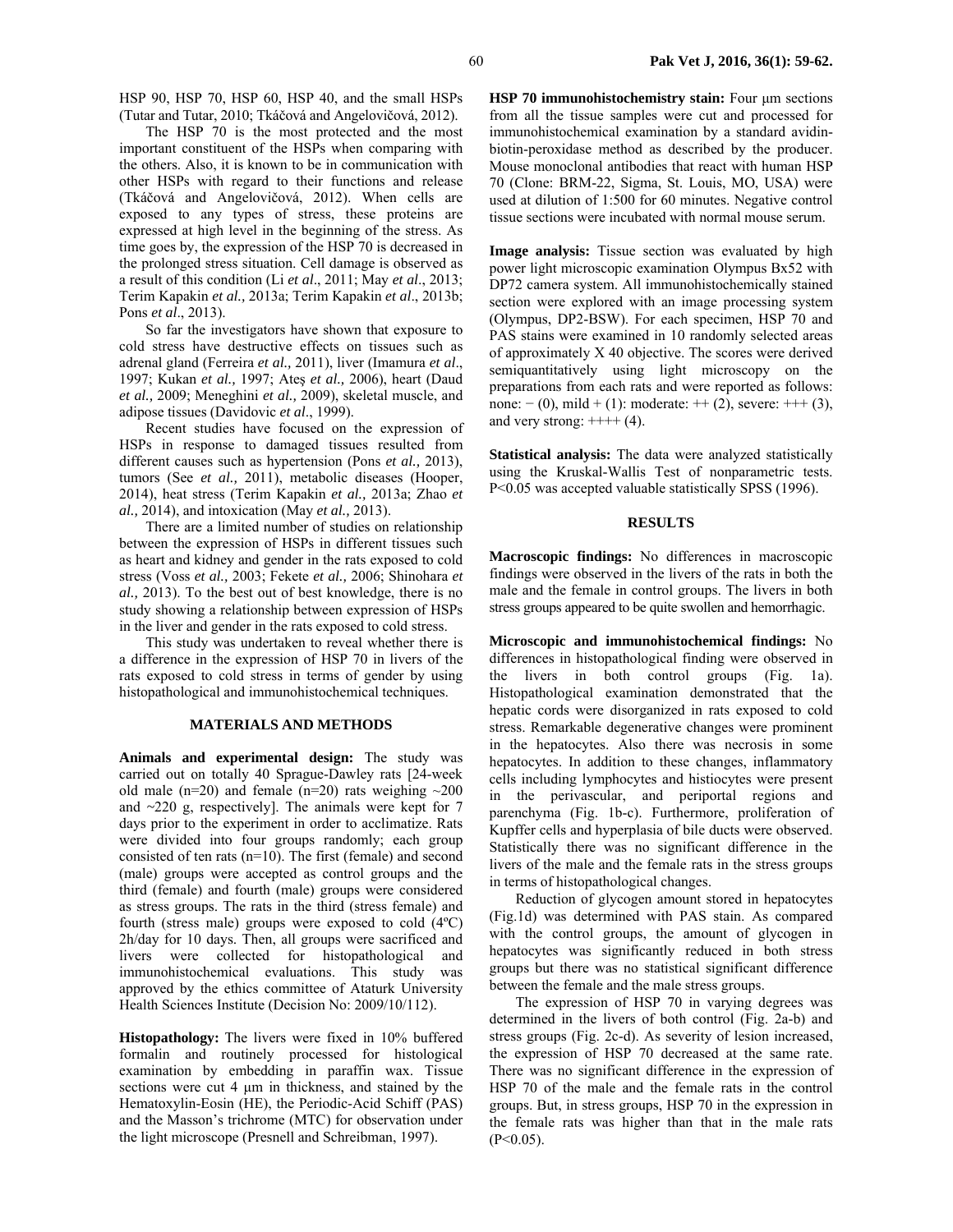

**Fig. 1:** Photomicrographs of livers of rats showing a) No lesions in control group, *b)* Degeneration and necrosis in hepatocyte, *c)* Inflammatory cells in the perivascular and periportal regions in groups cold stress at male, female , HE, Bar: 20 µm. *d)* Glycogen in hepatocytes PAS, Bar: 20 um.



**Fig. 2:** Immunohistochemstry stain; HSP-70 expression in hepatocytes of liver; a) and b) Moderate in control groups at male, famele, c) and d) Weak in groups stress at male, famele, Bar: 20 µm.

#### **DISCUSSION**

Free radicals and complex enzymes are normally produced as a part of defense mechanisms against undesired harmful effects in mammals and humans. Many physiological and pathological conditions, such as infections, emotional changes, and climatic differences, can affect the antioxidant defense system by altering levels of the enzymes and the free radical scavengers (Halliwell, 2012). When the balance between free radical scavengers and antioxidant defense system enzymes is upset, some damage leading to a series of histopathological, biochemical, physiological and behavioral changes occurs in the body. Cold stress is one of the major reasons that disrupt the defense mechanism (Shore *et al*., 2013; Zhao *et al.,* 2014; Wang *et al*., 2015).

Previous studies have reported that the heart tissue (Daud *et al.,* 2009; Meneghini *et al*., 2009), skeletal muscle, adipose tissues (Davidovic *et al.,* 1999), liver (Ateş *et al.,* 2006), venous system (Adan *et al*., 1994), and adrenal gland (Ferreira *et al.,* 2011) can be damaged in the rats exposure to cold stress.

The previous studies demonstrated the presence of dense hemorrhagic areas, degenerative and necrotic alterations in the liver of the rats subjected to cold stress

in histopathological examination. Also, hyperplasia in bile ducts and increase in the number of Kupffer cells were observed in these studies (Imamura *et al.,* 1997; Kukan *et al*., 1997). The histopathological changes in the liver observed in the present study were in consistent with earlier ones. There was no statistically significant difference between females and in males in the stress groups  $(P>0.05)$ .

Stress conditions leads to the release of catecholamines. It increases oxidative glycogenolysis. Hence, oxidative glycogenolysis decreases the concentration of glycogen in the cortical area of the liver cells. (Ferreira *et al*., 2011).

The findings in this study were in consistent with Periodic-Acid Schiff (PAS) special stain. The amount of glycogen in hepatocytes in both the stress groups (females and males) did not show significant (P>0.05) difference.

HSPs are a group of highly protected proteins expressed in most cells under normal physiological conditions in nearly all-living organisms from bacteria to humans. They account for about 5-10% of the total protein ingredient of cells under conditions of normal, healthy growth (Tkáčová and Angelovičová, 2012)

HSPs are expressed under the influence of a wide variety of stresses, including high temperature (Terim Kapakin *et al*., 2013a), immunodeficiency (Joly *et al.,*  2010), infections, (Brenu *et al*., 2013; Terim Kapakin *et al*., 2013b), malignant tumors (See *et al*., 2011) and toxic (Arawaka *et al*., 2010; May *et al*., 2013) and irritant substances (Tkáčová and Angelovičová, 2012). The exposure to cold causes oxidative stress which triggers the production of reactive oxygen species (ROS), suggesting that oxidative stress is a key mechanism mediating HSPs induction (Tkáčová and Angelovičová, 2012). A powerful connection between lipid peroxidation and HSP-70 synthesis in stressed cells is accepted nowadays. These proteins are believed to play important roles in environmental stress tolerance and in thermal adaptation (Li *et al*., 2011; May *et al*., 2013).

Previous studies in rats have shown the relationship between different types stress and the expression of the HSPs (Geiger, 2009; Ishizaka *et al*., 2002; Liu *et al*., 2001; Woerly *et al.,* 2005; Pons *et al.,* 2013; Shahzad *et al.,* 2014). Although HSPs are released in all living organisms at certain rates, under the circumstances like stress, it first increases to protect the cell, then starts to decrease in time and the damage in the tissues occurs (Terim Kapakin *et al*., 2013a; Terim Kapakin *et al.,* 2013b).

In this study, the expiration of HSP 70 was observed in all rats exposed to cold stress. However, the expiration of HSP 70 was less in the areas where the severe tissue damage occurred. The data obtained were in consistent with previous studies.

Recent studies focused on the role of gender in the expression of the HSPs. There have been a few studies regarding the role of gender on HSPs expression in the rats. Voos *et al.* (2003) reported that HSP 72 the expression in the hearts of the female rats was higher than the male rats and level of the HSP 72 in female rats was similar to that in male rats after ovariohysterectomy by using ELISA method. Fekete *et al*. (2006) showed that level of HSP 72 in kidneys of the female rats was higher